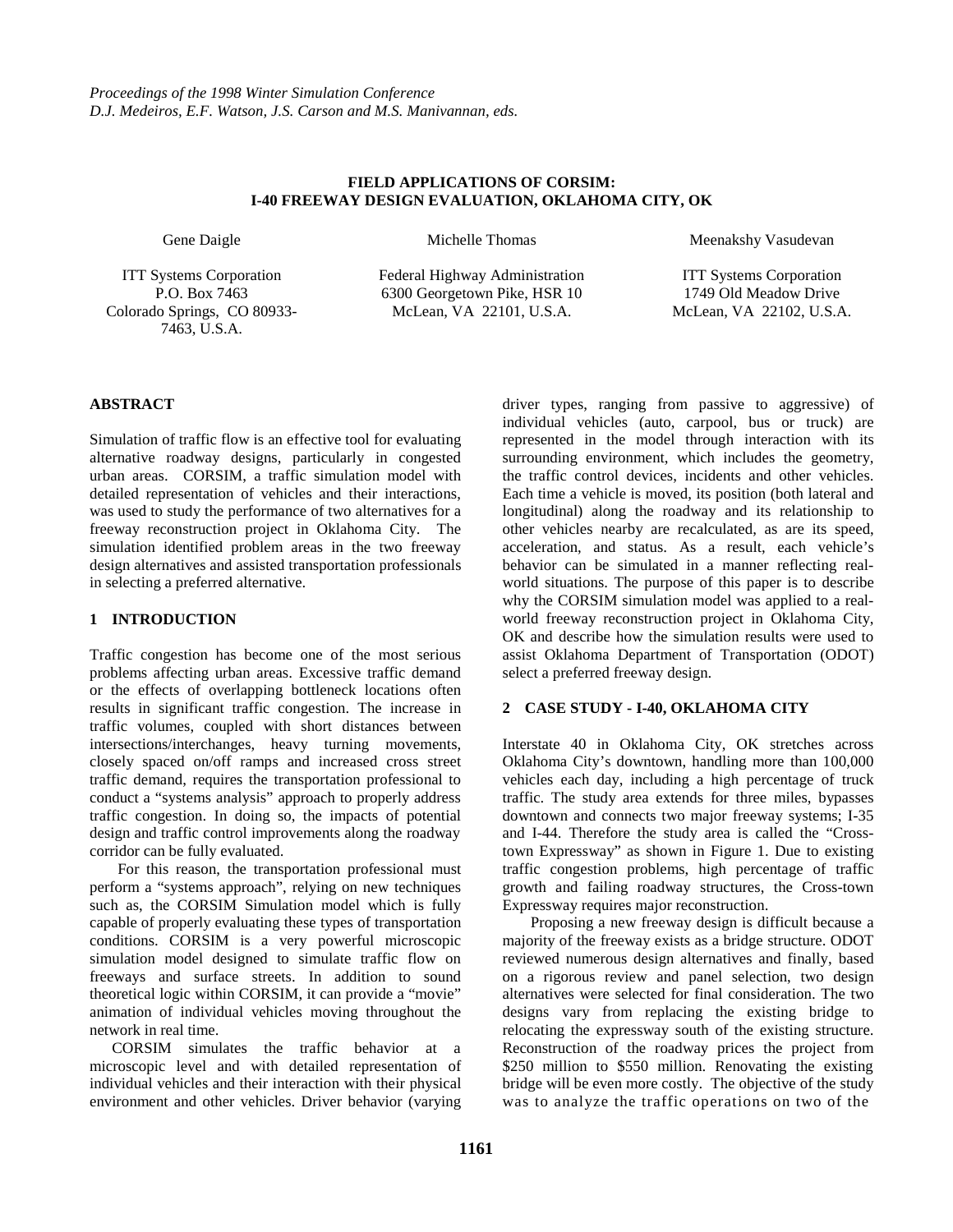

Figure 1: I-40 "Cross-Town" Study Area

preferred freeway design alternatives. Three critical issues needed to be addressed: 1) conduct a systems analyses over the entire freeway system, 2) evaluate the impact of high ramp traffic entering and exiting the freeway system, and 3) display the operational and animation results to the public. The only simulation model that can properly address and evaluate the I-40 project issues is CORSIM.

The CORSIM simulation model was used as a design/evaluation tool for the I-40 reconstruction study conducted by Oklahoma DOT. FHWA assisted ODOT to simulate the I-40 freeway system between I-35 and I-44 in both eastbound and westbound directions. The two proposed alternative designs that were to be evaluated with CORSIM were Alternative B3 and Alternative D.

#### **3 MODELING APPROACH**

#### **3.1 Data Collection**

The data collection process for CORSIM requires the gathering of peak hour volume data, geometric distances and traffic flow data for the study area. The study area extended along I-40 between the I-35 and I-44 freeway system interchanges, encompassing six ramp locations per direction of freeway. ODOT provided FHWA with geometric drawings, Average Annual Daily Traffic (AADT) volumes (Year 2020) for the freeway and ramps, truck percentages and design speeds. The data was collected for the freeway mainline sections along I-40 and the adjoining ramp locations. Modeling of the adjacent intersections and surface streets were not included as part of this analysis.

The I-40 design drawings were used to measure the roadway geometric information. The CORSIM simulation model is sensitive to geometric distances such as, ramp spacing and acceleration/deceleration taper distances. The lane geometrics and ramp gore distances in the eastbound and westbound directions for Alternative B3 are shown in Figure 2 and Figure 3. Spacing between ramps could be measured from the design drawings, however, spacing for ramp acceleration and deceleration lanes had to be approximated. Proper ramp acceleration and deceleration distances are critical to ensure that the ramps will operate at sufficient speeds. The design speed for the freeway is 65 mph. The number of lanes is also required input. The proposed freeway design specifies five lanes per direction for both alternatives. On and off ramps are designed as one-lane facilities.

Traffic volumes for CORSIM are input as peak hour volumes. The peak hour volumes were computed from the given AADT volumes and applied a peak hour factor (PHF), directional distribution factor (D), and  $30<sup>th</sup>$  highest annual factor (K). ODOT provided the factors used in the peak hour computations: PHF-0.95, D-0.55 and K-0.095. The Year 2020 peak hour volumes for the study area are shown on Figure 4 for Alternative B3. Vehicle composition was provided by ODOT, which specified heavy truck percentage as 8% along the mainline.

The average mainline peak hour volumes for both alternatives ranged from 4800 to 6800 vehicles per hour (vph). Due to five lanes on the mainline, the projected mainline demand volumes will have adequate capacity. The average peak hour volume for Alternative B3 on the mainline was 1200 vehicles per hour per lane (vphpl), while the maximum was 1500 vphpl. High ramp volumes in Alternative B3, greater than 1500 vph, were observed to occur on four out of eleven ramps within the study area. For Alternative D, the average peak hour volume on the mainline was 1150 vphpl, while the maximum was 1235 vphpl. Most of the ramp volumes in Alternative D were under capacity. The high volume ramp locations will be analyzed closely to see if problems occur. It should be noted that the peak hour volumes for Alternative D are lower because the existing I-40 freeway will be used as a parallel facility to accommodate part of the demand.

After the data collection effort was complete the next step was to input the data into the CORSIM model. CORSIM uses a link-node representation to model freeways and surface streets. ITRAF, a graphical input editor developed by FHWA and Oak Ridge National Labs (ORNL), was used to set up the link-node input file.

Detectors were placed on several freeway and ramp links to generate detector output or point processing output in CORSIM. Detector output is very helpful when analyzing volumes and speeds per lane at a given location.

### **4 CALIBRATION OF DATA**

The I-40 freeway system was simulated for one hour in CORSIM and the results were analyzed. The first step, before reporting the CORSIM results, is to ensure the output results are replicating the real world traffic conditions and behaviors. This step is called Calibration. If unexpected problems or unrealistic traffic behaviors occur, internal parameters in CORSIM can be modified.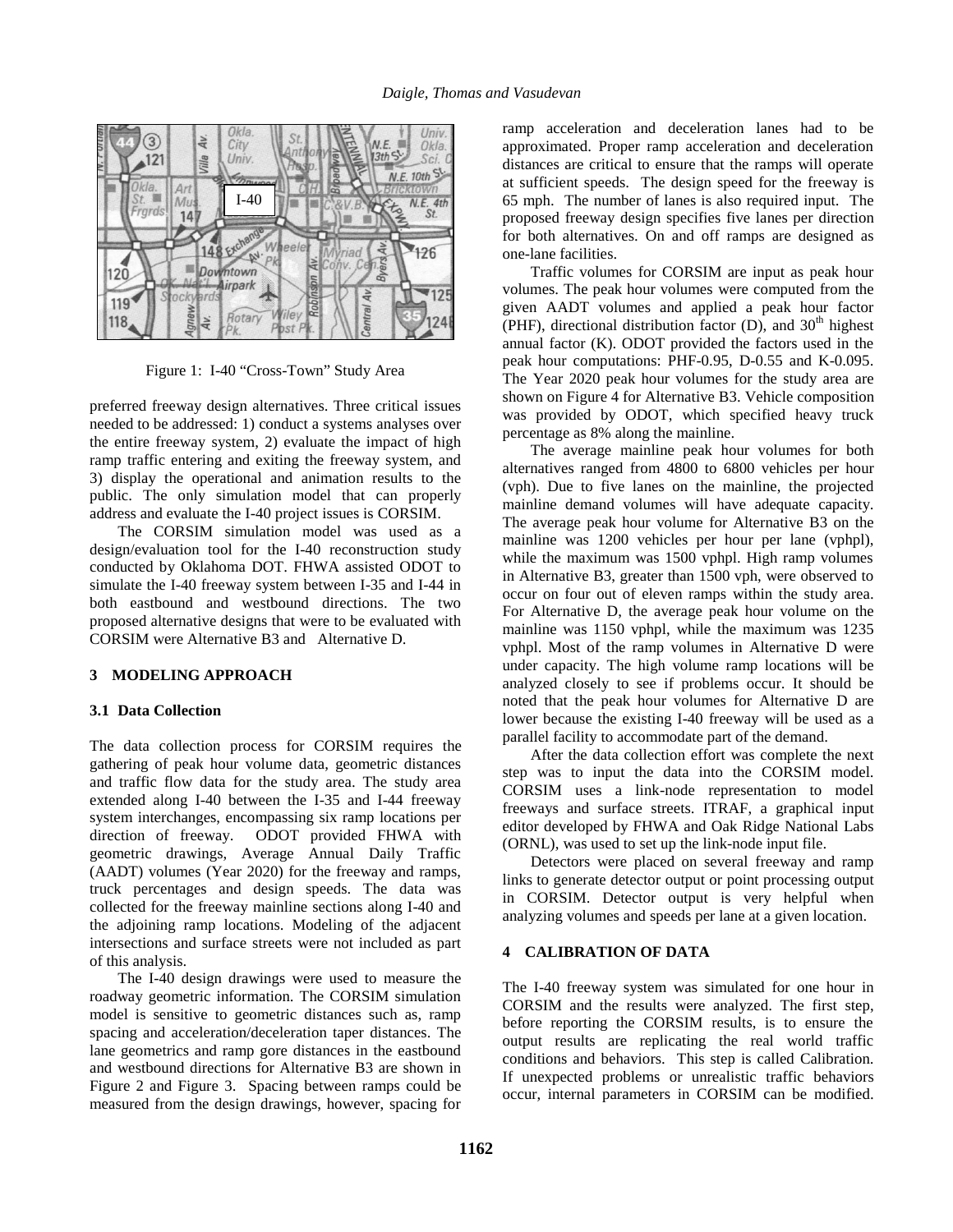

Figure 2: Alternative B3 - Eastbound I-40- Freeway Geometry



Figure 3: Alternative B3 - Westbound I-40- Freeway Geometry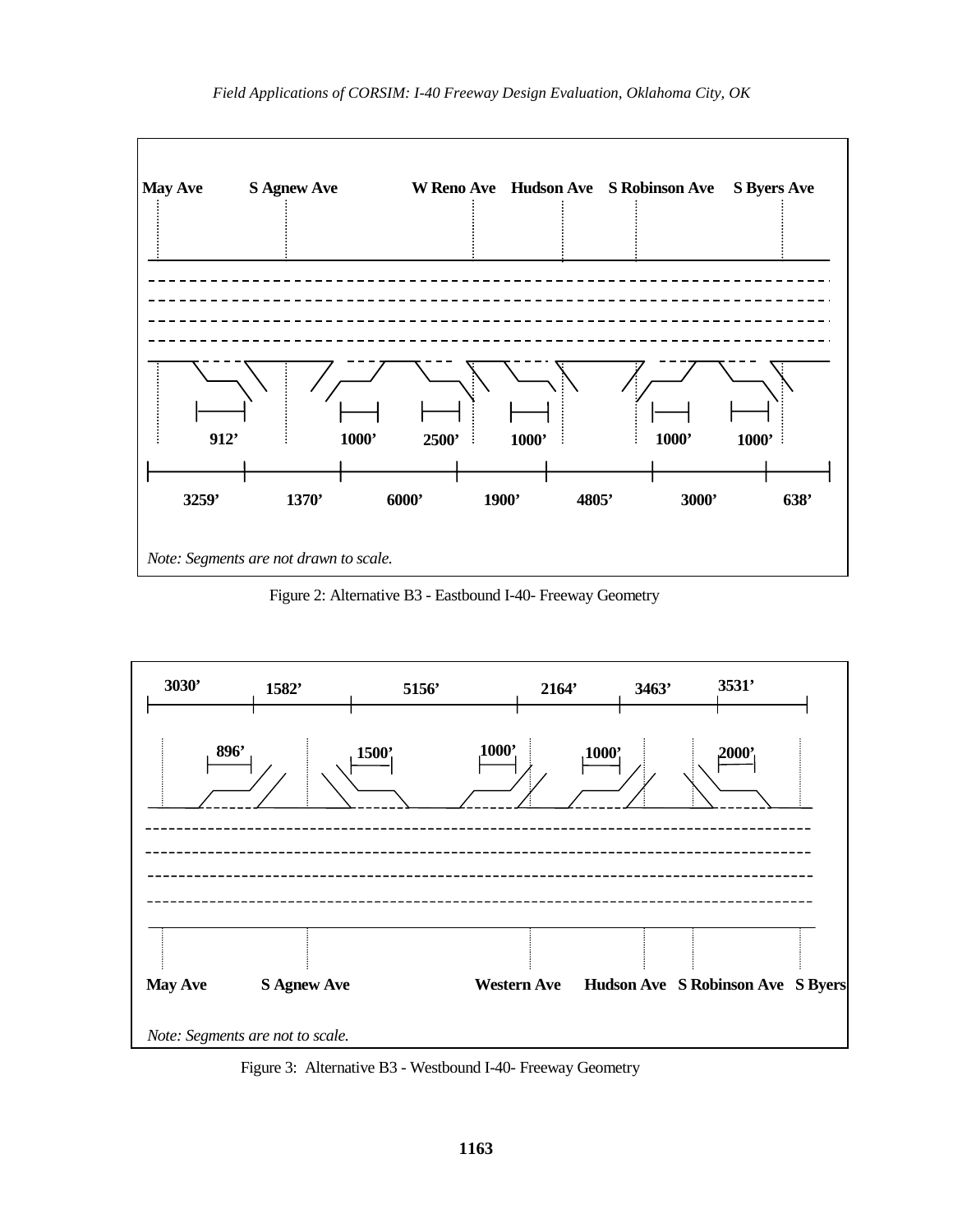

Figure 4: Alternative B3 – Peak Hour Volumes – Year 2000

The simulated off-ramp volumes and freeway mainline speeds near the ramps were very low. Inadequate or short ramp acceleration and deceleration lengths caused slow speeds or queue spillbacks because vehicles could not find gaps to merge. To improve these results and further calibrate the model, the following variables were adjusted:

- Increased acceleration and deceleration lanes at high ramp volume locations.
- Increased the warning sign location for off-ramps and lane drops.
- Adjusted the free flow speed to 70 mph on freeway mainline links.
- Changed the duration of a lane-change maneuver time from the default value of 3 sec to 1 sec.
- Adjusted the percentage of drivers who co-operate with a lane-changer from the default value of 50% to 70%.

### **5 TRAFFIC OPERATIONAL RESULTS**

After the model is calibrated, the final input data files were run and analyzed. CORSIM provided a wide array of traffic operational output measures. The most important measure to be used in the evaluation process include: average speed of vehicles (mph), density (number of vehicles per lane per mile) and simulated throughput volume (vph). These measures of effectiveness are given on an average link basis. In addition, detectors were placed within the network to provide output on a per lane basis. Detector output provided throughput volumes and speeds per lane for freeway sections and on-ramp locations. Due to high on-ramp volumes, the outside

freeway lane, receiving the on-ramp traffic, was of concern.

## **5.1 Alternative B3**

The CORSIM results are summarized and shown in Table 1. Comparisons of simulated throughput volumes to demand volumes and input speeds to simulated speeds for Alternative B3 are listed in Table 1. The results are shown for eastbound and westbound freeway and ramp segments and specified on a link basis across all lanes. Summaries of the findings are discussed below.

- Eastbound and westbound sections along I-40 operate at speeds close to the desired speed of 65 mph.
- Slow speeds, 54 mph, occur after the EB I-40 S Byers Avenue on-ramp. The slow speeds are due to a freeway lane drop from five to four lanes.
- Slow speeds occur on the S Robinson Avenue offramp. Due to a traffic signal at the end of the off-ramp, optimal signal timing plans are critical to prevent the ramp traffic from backing up onto the freeway.
- The actual demand volume of 2280 vph could not be accommodated at the I-40 WB Hudson Ave on-ramp. The ramp could accommodate a maximum of 1850 vph; therefore, a shortfall of 430 vph occurred. The simulated ramp volume is replicating reality, because the AASHTO design guides state the maximum volume for a one lane ramp is approximately 1900 vph.

To look closer at output measures by lane, detectors were input to gather volumes and speed by lane. Figures 6 and 7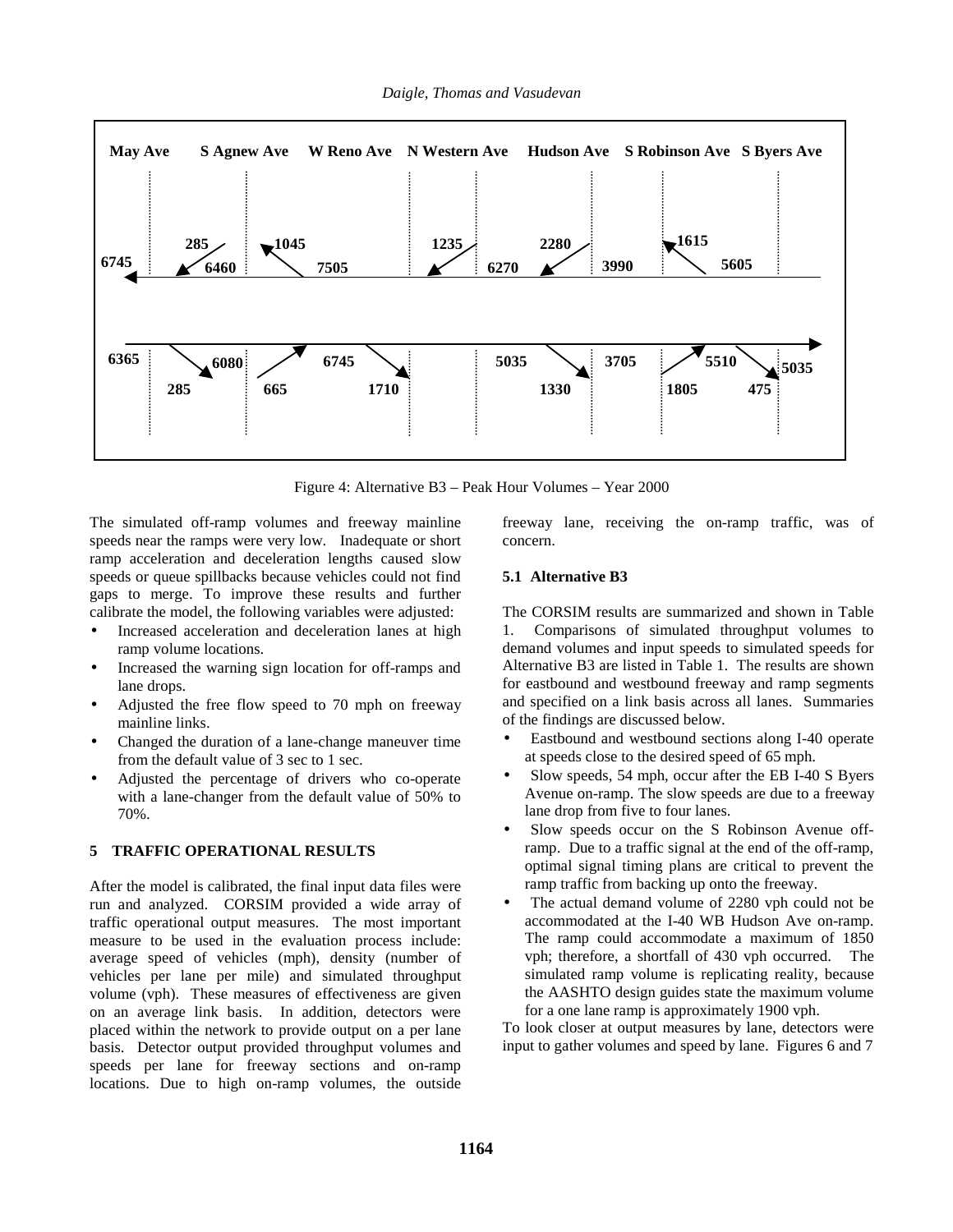depict the average speeds by lane at on-ramp locations. The following problem areas were identified:

- Slow speeds occur in Lane 1 at the I-40 WB on-ramp from S. Robinson Avenue due to a high ramp volume of 2280 vph.
- Slow speeds occur in Lane 1 at the I-40 EB on-ramp from S. Robinson Ave due to a high ramp volume of 1805 vph.

## **5.2 Alternative D**

Comparisons of simulated throughput volumes to demand volumes and input speeds to simulated speeds were also performed for Alternative D. Summaries of the findings are discussed below.

- Mainline traffic operated at average speeds greater than 65 mph.
- The off-ramp to Shields Boulevard had a very low speed of 19 mph. As was seen for Alternative B3, the problem was caused by a traffic signal right at the end of the off-ramp.
- Slow speeds occur in the eastbound direction in Lane 1 at the Shields Boulevard off and on-ramp locations.

Overall, there were minimal problems and acceptable traffic operations for Alternative D.

## **5.3 Summary of Results**

Comparing the two alternatives, the freeway travel speeds were higher for Alternative D. Since the demand volumes for Alternative D are lower this observation seems realistic. For both alternatives, the freeway mainline sections operated at acceptable and high speeds of 65 mph due to adequate mainline capacity.

As for ramp operations, Alternative B3 experienced higher demand volumes at several on-ramp locations. With five high on-ramp volume locations, four experienced slow vehicle speeds. Alternative D had two high on-ramp locations, but only one experienced slow speeds at the freeway ramp merge area. In addition, it was not possible to evaluate the traffic operations on the adjacent surface streets. The high ramp volumes indicate there could be potential problems at the intersections due to the high demand of vehicles trying to enter onto and exit the freeway. Queue spillbacks from the freeway or poor signal control timings could severely impact intersection operations. Adjacent intersections in Alternative B3 have the potential to experience serious congestion problems.

# **6 CONCLUSION**

The CORSIM analysis for the I-40 Cross-town Expressway freeway design evaluation was a success. CORSIM provided ODOT with a "system analyses" of results for both design alternatives with future volumes along I-40. The CORSIM results identified problem locations at freeway-ramp locations and also identified future problem locations at nearby intersections. Comparison of the operational results between the two preferred alternatives helped ODOT identify and recommend a preferred freeway design. In addition, the animation results for both alternatives were displayed at the public meetings. The "movie" animation helped ODOT discuss the traffic operations and answer questions from the public. This study was conducted in less than two months.

With the simulation files complete, testing new design alternatives or expanding the network can be accomplished with little effort. FHWA conducted a CORSIM technical assistance workshop with the intent for ODOT to pick up and continue to use the CORSIM files. ODOT is planning to include and analyze the operations of the arterial streets and intersections. Testing different work zone strategies and the impact on traffic operations is also being evaluated. CORSIM provided ODOT with the necessary information on the I-40 design to make a preferred design recommendation. Overall, ODOT has gained valuable insight and knowledge based on the capabilities of CORSIM.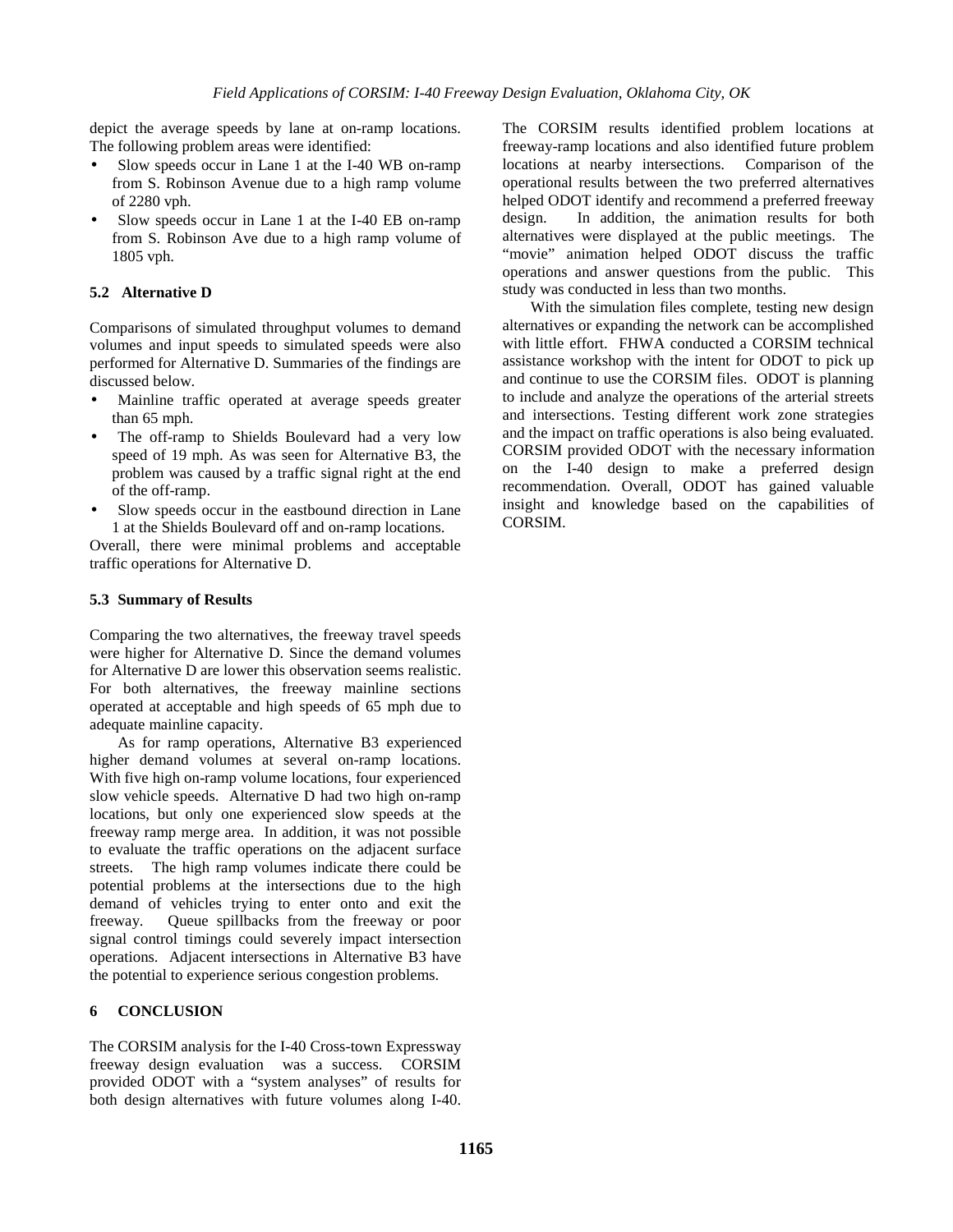

Figure 6: Alternative B3 – I-40 Eastbound - Output Results – Speeds by Lane



Figure 7: Alternative B3 – I-40 Westbound - Output Results – Speeds by Lane